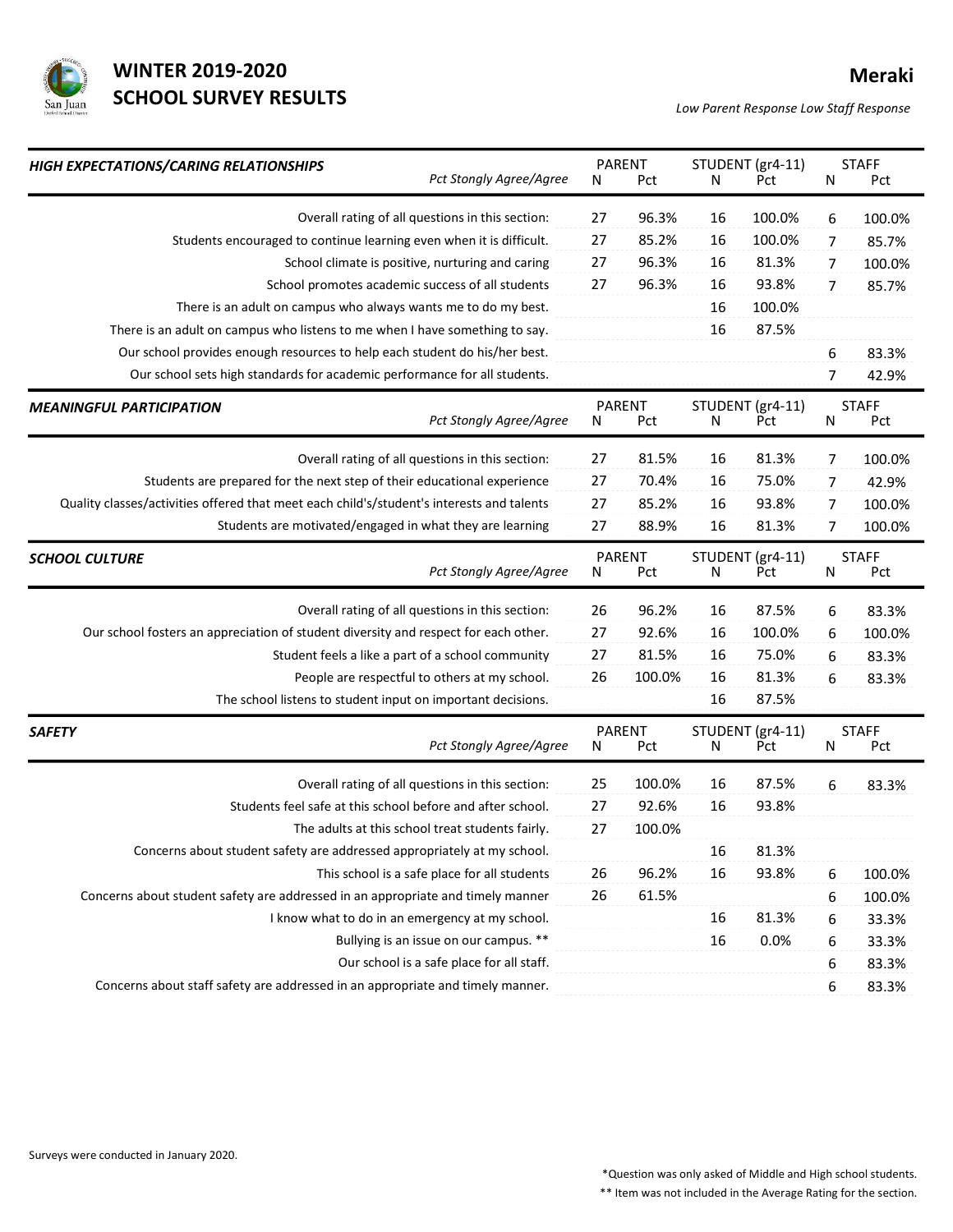

| <b>WINTER 2019-2020</b><br><b>Meraki</b>                                                                                                            |
|-----------------------------------------------------------------------------------------------------------------------------------------------------|
| <b>SCHOOL SURVEY RESULTS</b><br>San Juan<br>Low Parent Response Low Staff Response                                                                  |
|                                                                                                                                                     |
| PARENT<br>STUDENT (gr4-11)<br><b>STAFF</b><br><b>LEARNING STRATEGIES</b>                                                                            |
| Pct Stongly Agree/Agree<br>Pct<br>Pct<br>N<br>Pct<br>N<br>N                                                                                         |
| Overall rating of all questions in this section:<br>87.5%<br>16                                                                                     |
| 68.8%<br>Before I start on a challenging project, I think about the best way to do it.<br>16                                                        |
| 93.8%<br>I can figure out how to learn things.<br>16                                                                                                |
| If I get stuck while learning something new, I will try to learn it in a different way.<br>68.8%<br>16                                              |
| 93.8%<br>16<br>I can figure out a way to get my schoolwork done well.                                                                               |
| PARENT<br>STUDENT (gr4-11)<br><b>STAFF</b><br><b>PARENT INVOLVEMENT</b><br>Pct Stongly Agree/Agree<br>Pct<br>Pct<br>Pct<br>N<br>N<br>N              |
| Overall rating of all questions in this section:<br>26<br>92.3%<br>6<br>66.7%                                                                       |
| Staff at my school promptly respond to my phone calls, messages, or e-mails.<br>26<br>92.3%<br>83.3%<br>6                                           |
| 27<br>74.1%<br>Staff at my school provide resources or ideas that help parents support their students at<br>6<br>50.0%<br>home.                     |
| The school keeps parents well-informed about school activities<br>27<br>96.3%                                                                       |
|                                                                                                                                                     |
| 88.5%<br>The staff at our school listen to parent concerns about issues.<br>26<br>100.0%<br>6                                                       |
| 27<br>74.1%<br>Concerns about student's progress are communicated promptly to parents/guardians.<br>66.7%<br>6                                      |
| 27<br>92.6%<br>My school clearly outlines the parent, student and school responsibilities in educating my<br>50.0%<br>6<br>child.                   |
| Our school offers parents opportunities to be involved in school and classroom activities<br>27<br>88.9%<br>83.3%<br>6                              |
| The staff at my school are helpful and welcoming when I come to school or call.<br>26<br>80.8%                                                      |
| 27<br>92.6%<br>My school and I are partners in promoting positive behavior for my student.                                                          |
| <b>STAFF</b><br>PARENT<br>STUDENT (gr4-11)<br><b>GROWTH MINDSET</b><br>Pct Stongly Agree/Agree<br>Pct<br>Pct<br>Pct<br>N<br>N<br>N                  |
|                                                                                                                                                     |
| Overall rating of all questions in this section:<br>75.0%<br>16<br>I can do well in a subject even if I am not naturally good at it.<br>16<br>68.8% |
| I am capable of learning anything.<br>16<br>68.8%                                                                                                   |
| I can change my intelligence with hard work.<br>16<br>68.8%                                                                                         |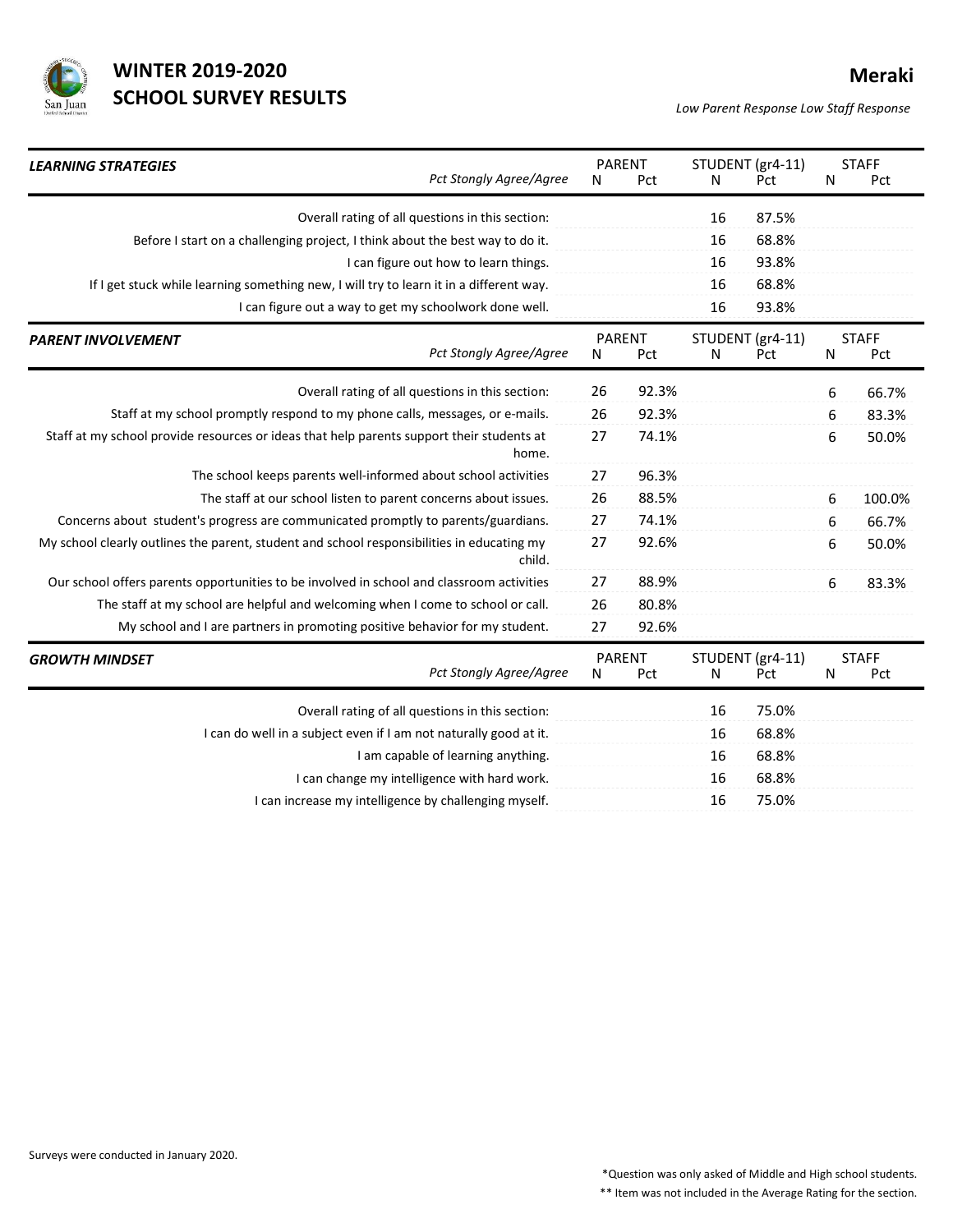

## WINTER 2019-2020 Meraki SCHOOL SURVEY RESULTS<br>
Low Parent Response Low Staff Response

| <b>WINTER 2019-2020</b><br><b>SCHOOL SURVEY RESULTS</b>                                                                                                                  |          |                      |    |                                        |   | Meraki              |
|--------------------------------------------------------------------------------------------------------------------------------------------------------------------------|----------|----------------------|----|----------------------------------------|---|---------------------|
| San Juan                                                                                                                                                                 |          |                      |    | Low Parent Response Low Staff Response |   |                     |
| <b>SCHOOL DECISION MAKING</b><br>Pct Stongly Agree/Agree                                                                                                                 | N        | <b>PARENT</b><br>Pct | N  | STUDENT (gr4-11)<br>Pct                | N | <b>STAFF</b><br>Pct |
| Overall rating of all questions in this section:                                                                                                                         | 26       | 84.6%                |    |                                        | 6 | 83.3%               |
| Parents are invited to meetings where the school's academic performance is discussed<br>Parents are welcomed at meetings where discussions and decisions are occur about | 26<br>26 | 69.2%<br>84.6%       |    |                                        |   |                     |
| school programs and funding.<br>The school offers parents opportunities to have a role in committees, PTA, SSC, ELAC,                                                    | 26       | 96.2%                |    |                                        |   |                     |
| PTO, etc<br>This school actively seeks the input of parents/staff before making important decisions                                                                      | 26       | 61.5%                |    |                                        | 6 | 100.0%              |
| The principal and staff listen to concerns of other staff members about issues.                                                                                          |          |                      |    |                                        | 6 | 100.0%              |
| Staff welcome to attend meetings where discussions and decisions occur about school<br>programs and funding.                                                             |          |                      |    |                                        | 6 | 83.3%               |
| Staff is offered opportunities to have a role in leadership, committees, etc.                                                                                            |          |                      |    |                                        | 7 | 57.1%               |
| Our school uses data from this survey to inform site decision making.                                                                                                    | 27       | 77.8%                |    |                                        | 6 | 66.7%               |
| Our school listens to parent input on important decisions.                                                                                                               |          |                      |    |                                        |   |                     |
| <b>SENSE OF BELONGING</b><br>Pct Stongly Agree/Agree                                                                                                                     | N        | PARENT<br>Pct        | N  | STUDENT (gr4-11)<br>Pct                | N | <b>STAFF</b><br>Pct |
| Overall rating of all questions in this section:                                                                                                                         |          |                      | 16 | 87.5%                                  |   |                     |
| I feel like I'm part of my school.                                                                                                                                       |          |                      | 16 | 62.5%                                  |   |                     |
| The adults at this school treat students fairly.                                                                                                                         |          |                      | 16 | 100.0%                                 |   |                     |
| Students feel close to people at my school.                                                                                                                              |          |                      | 16 | 31.3%                                  |   |                     |
| I'm happy to be at my school.                                                                                                                                            |          |                      | 16 | 93.8%                                  |   |                     |
| <b>TRANSLATION</b><br>Pct Stongly Agree/Agree                                                                                                                            | N        | <b>PARENT</b><br>Pct | N  | STUDENT (gr4-11)<br>Pct                | N | <b>STAFF</b><br>Pct |
| Overall rating of all questions in this section:                                                                                                                         | 4        | 75.0%                |    |                                        |   |                     |
| Teachers provide information about a child's performance to parents who speak a<br>language other than English                                                           | 4        | 100.0%               |    |                                        | 6 | 16.7%               |
| Translated materials (or a translator) for my langauge are available when parents come<br>to school                                                                      | 4        | 100.0%               |    |                                        |   |                     |
| Parents speak a language other than English and receive general information our school<br>in their language                                                              | 4        | 100.0%               |    |                                        |   |                     |
| <b>CLIMATE OF SUPPORT FOR ACADEMIC LEARNING</b><br>Pct Stongly Agree/Agree                                                                                               | N        | <b>PARENT</b><br>Pct | N  | STUDENT (gr4-11)<br>Pct                | N | <b>STAFF</b><br>Pct |
| Overall rating of all questions in this section:                                                                                                                         |          |                      | 16 | 93.8%                                  |   |                     |
| Teachers at my school go out of their way to help students.                                                                                                              |          |                      | 16 | 81.3%                                  |   |                     |
| Teachers at my school give students a chance to take part in classroom discussions or<br>activities.                                                                     |          |                      | 16 | 93.8%                                  |   |                     |
| Teachers at my school work hard to help students with schoolwork when it is needed.                                                                                      |          |                      | 16 | 56.3%                                  |   |                     |
| Adults on my school encourage students to work hard so that I can be successful.                                                                                         |          |                      | 16 | 93.8%                                  |   |                     |